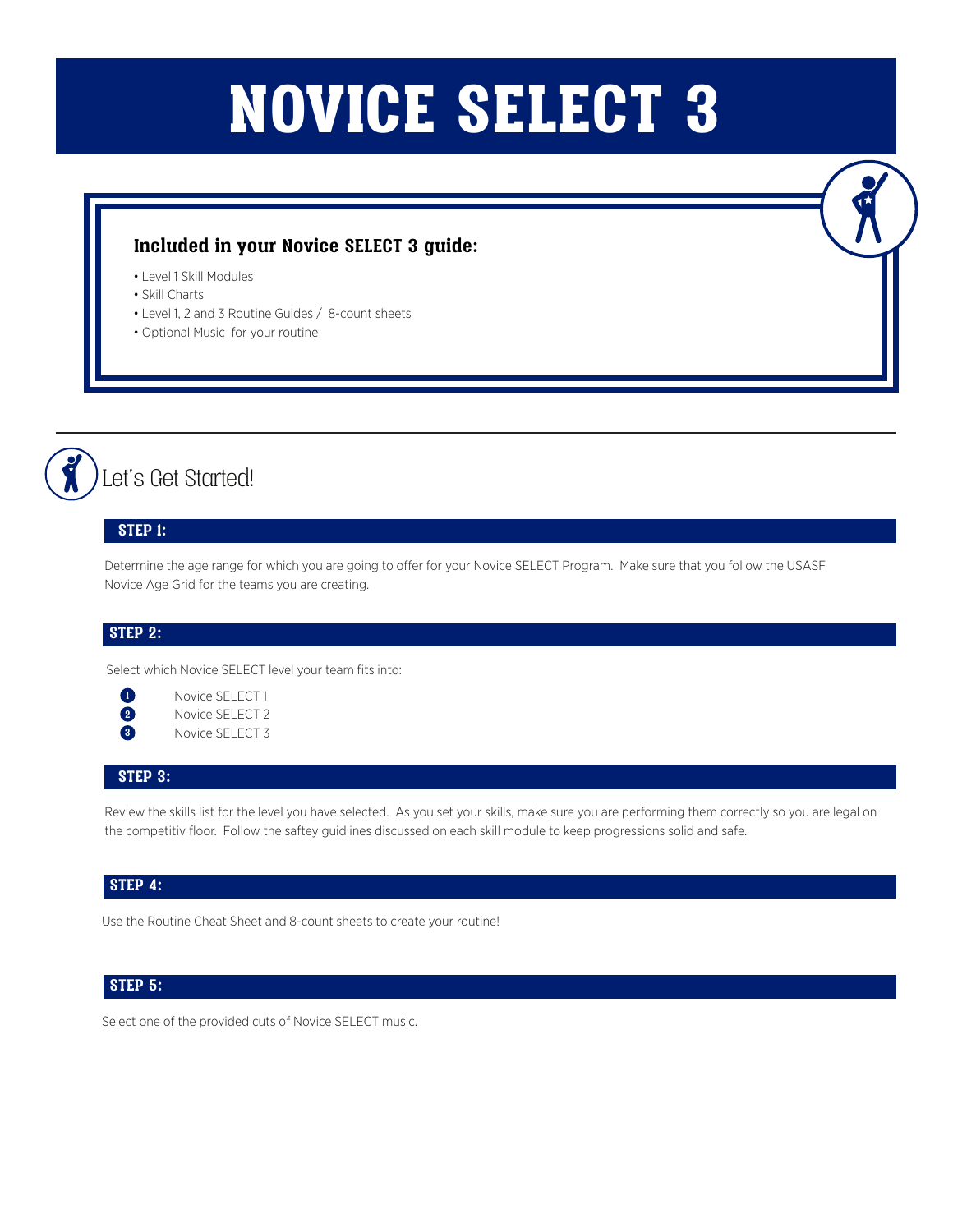

#### **STEP 1:**

Novice SELECT is partnered into the USASF Novie tier. We have provided materials in the following areas to help guide you in creating a Novice SELECT routine:









**7** Motions **8** Music Options

No need to try and understand the rules listed for each level. No need to worry if a specific skill is legal or not legal for the level. If the skill is shown on the Novice SELECT level list AND on a skills sheet for that level then it is legal and you can put it in your routine! In addition to each of the skill modules you also recieve a ROUTINE CHEAT SHEET. The Routine Cheat Sheet gives you the 8-count sheets that match the Novice SELECT provided music. In addition, it gives suggestions what type of skills or combination of skills to use in each section of the routine.

Novice SELECT comes with a Novice SELECT 1, Novice SELECT 2 and Novice SELECT 3 skill charts. Pull the respective skill chart from the online resource. Print one for each athlete in the class. Find an area in the gym to hang the charts – preferably where the parents can see them. At the end of each class, have the athletes place a sticker on a skill they mastered that night. The skill charts can be used for parent updates and ways to visually show each athlte their progress during the season.

Novice SELECT is ideal for newer coaches to use and LEARN how to choregraph their own routines. By utilizing the provied music you will be able to keep the costs lower for your Novice SELECT teams while providing them a solid intorduction to the competitive All Star Cheer world!

# Novice SELECT 3 Music

CheerSounds has partnered with USASF to provide 3 different music cuts for you to use! The music is offered to help you keep costs low for your athletes and program. You are not required to use it and are welcome to use your own music. If you choose to use the Novice SELECT music you will select



a link to hear the cut. Once you listen to the cut in the CheerSounds system, you will have the following options to choose from:

| 1. Facility use only = free.                                                      | Home / USASF Make It Loud                                                                                                                                    |
|-----------------------------------------------------------------------------------|--------------------------------------------------------------------------------------------------------------------------------------------------------------|
| 2. Liscensing fee to use<br>music in public (at an event,                         | \$0.00<br>Premade+ <sup>™</sup> : USASF Make It Loud<br>includes all customizations                                                                          |
| performance, etc.).<br>as is. You will pay the liscensing                         | <b>Custom Voice Overs</b><br>Songs<br><b>Cheer Section</b><br>Tempo                                                                                          |
| fee directly to CheerSounds on<br>their site.                                     | 0:00<br>al Librardia de Jacobia                                                                                                                              |
| 3. Upgrade Options - There are<br>additional fees if you choose to                | $\mathsf{I}_{\mathsf{en}}$<br>$-11:10$<br>1:20<br><b>I</b> <sub>50</sub><br>\$25.00/32 beats<br>Select a song to replace                                     |
| upgrade the music.                                                                | CheerSounds - Boom Boom Werk<br>CheerSounds - Don't waste My<br>CheerSounds - Keep Up<br>Time 8<br>Werk                                                      |
| a. Change songs in different<br>sections to fit your team/<br>choregraphy better. | CheerSounds - Gimme Mine<br>CheerSounds - Shine UR Light 3<br>CheerSounds - Ride For Me<br>pp Us<br>Home / USASF Make It Loud                                |
|                                                                                   | op Us<br>\$0.00<br>Premade+ <sup>™</sup> · LISACE                                                                                                            |
| b. Add Custom Voice Overs.                                                        | includes all customizations                                                                                                                                  |
| c. Add a Cheer Section for                                                        | <b>Custom Voice Overs</b><br>Songs<br><b>Cheer Section</b><br>Tempo                                                                                          |
| your own choregraphy.                                                             | 0:00<br>1:30<br>in thill, m <sup>il</sup> l, c. J., an tartan a matematic scalar at this in this trades the<br>the art of the Abbel June of the Abbel Indian |
| c. Change the Tempo to suite<br>your team.                                        | $\overline{\phantom{a}}$<br>$\overline{\phantom{a}}$ $\overline{\phantom{a}}$<br>Select a song to replace<br>\$25.00/32 beats                                |
|                                                                                   | CheerSounds - Boom Boom Werk<br>CheerSounds - Don't Waste My<br>CheerSounds - Keep Up<br>Werk<br>Time 8                                                      |
|                                                                                   | CheerSounds - Shine UR Light 3<br>CheerSounds - Gimme Mine<br>CheerSounds - Ride For Me                                                                      |
|                                                                                   | CheerSounds - They Can't Stop Us<br>CheerSounds - I Dare You<br>CheerSounds - Fire and the                                                                   |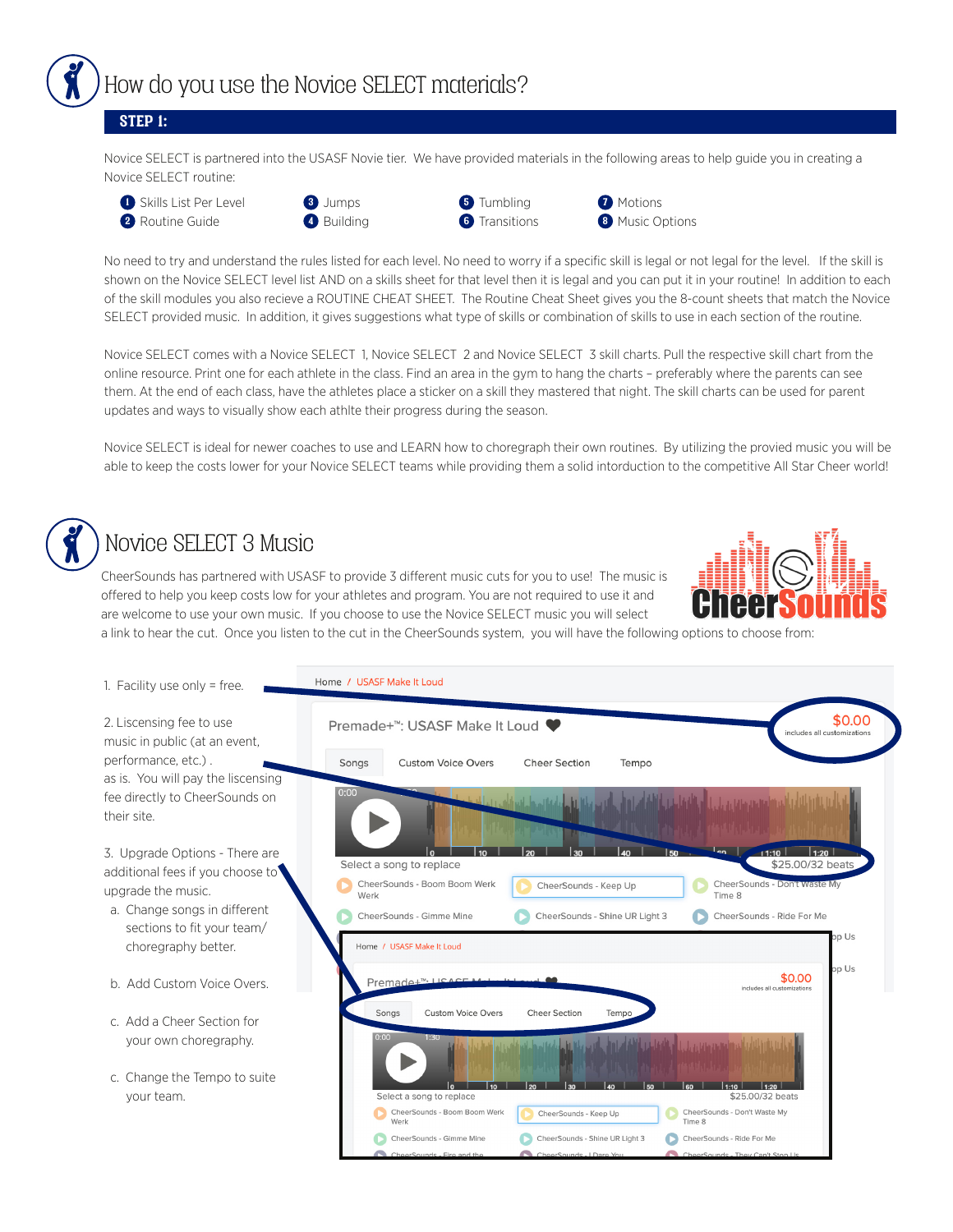## Novice SELECT 3 Skills List

Use a combination of Novice SELECT Level 1, Level 2 and Level 3 skills for your Novice SELECT 3 routine. Select skills from the list below. Review the Novice SELECT Level 1 and 2 Module skills sheets and videos for guidence in training the skills legally and saftley.

#### **Building Skills**

- Level 1 Level 2
- **B.2** Nugget Cupie & Liberty
- **B.3** Double Leg Thigh
- Double Base Thigh Stand **B.4**
- **B.5** Single Leg Knee Stand
- Load In / Two Foot Waist Stunt **B.6**
- **B.7** Teddy Bear from Two Foot Standing Waist Stunt
- 1 Leg Waist Stunt 3 Bases **B.8**
- 1 Leg Waist Stunt 2 Bases **B.9**
- **B.10** Show & Go
- **B.11** Traditional Prep
- **B.12** 1/4 Twisiting Single Leg Stunt Waist evel
- **B.18** Cradle from Prep
- **B.14** 1/4 Twisitng 2 Feet Prep
- **B.15** Flat Back

#### Level 3

- Full Up to Prep 2 Feet **B.1**
- **B.2** Full Up to Prep Single Leg
- **B.3** Full Twisting Transition from Prep Level to Below Prep Level
- **B.4** Downward Inversion from Waist Level
- **B.5** Inversion from Waist Level 1/2 Turn to Prep Level Single Leg
- **B.6** Inversion from Shoulder Level
- 2-Handed Suspended Forward Roll **B.7**

| B.2 | Single Leg Thigh Stunt with Body Positions          |
|-----|-----------------------------------------------------|
|     | <b>B.3</b> Single Leg Thigh Stunt - Opposite Leg    |
|     | <b>B.4</b> Tic Toc Single Leg Thigh Stunt           |
|     | <b>B.5</b> Prep Level Liberty with Brace            |
|     | <b>B.6</b> Prep Level Single Leg Stunt - Liberty    |
|     | B.7 1/4 Twisting Liberty at Prep Level with Bracer  |
|     | <b>B.8</b> Prep to Prone                            |
|     | <b>B.9</b> Prep Level Liberty to Prone              |
|     | <b>B.10</b> Prep Press Extension                    |
|     | <b>B.II</b> Extension - Straight Up                 |
|     | <b>B.12</b> 1/2 Twisting Stunt to Prep - 2 Feet     |
|     | <b>B.B</b> Inversion - Performance Floor into Stunt |
|     | <b>8.14 1/4 Twisiting Cradle - Prep Single Leg</b>  |
|     | <b>B.15</b> Cradle from Extension                   |
|     | <b>B.G.</b> 1/4 Twisiting Cradle - Extension 2 Feet |
|     | <b>B.D.</b> 1/4 Twisting Liberty at Prep            |
|     | <b>B.18</b> 1/2 Twisting Liberty at Prep            |
|     | <b>B.D.</b> 1/2 Twisting Extended - 2 Feet          |
|     | <b>B.20</b> Extended Liberty                        |

- **B.21** Cradle from Extended Liberty
- **B.8** Release Move from Below Prep Level
- **B.9** Full Twisting Cradle 2 Feet
- **B.10** Extended Liberty
- **B.11** Cradle from Extended Liberty
- **B.12** 1/4 Twisting Cradle from Extended Single Leg
- **B.13** Full Twisting Liberty at Prep

#### **Tumbling Skills**

- **T.1** Forward Roll
- Backward Roll **T.2**
- Handstand **T.3**
- Front Walkover **T.4**
- Back Walkover **T.5**
- Cartwheel **T.6**
- Round Off **T.7**

#### Level 1 Level 2

- Front Handspring to 2 feet or Step Out **T.1**
- **T.2** Back Handspring
- 1.3 Round Off Back Handspring
- **T.4** Dive Roll

#### Level 3

- Back Handspring Series **T.1**
- **7.2** Round Off Back Handspring Tuck
- Front Tuck (a.k.a. Punch Front) **T.3**
- Aerial Cartwheel **T.4**